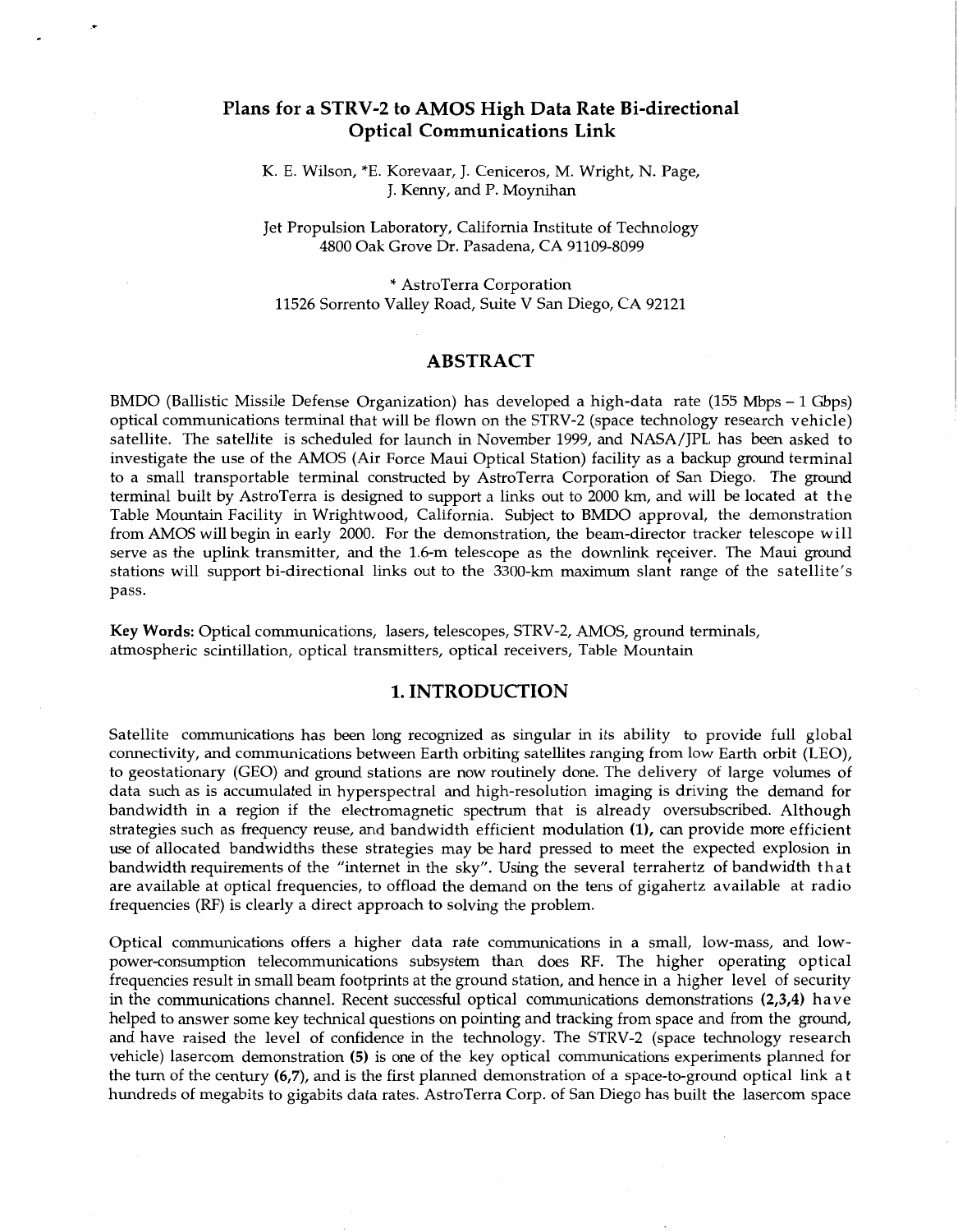terminal for this demonstration. They have also built a transportable ground terminal that will be located at TMF (Table Mountain Facility), Wrightwood CA(8). It is well known that the optical link is severely affected by cloud cover and the experience of past demonstrations **(2, 4)** supports the strategy of site diversity of ground stations, which the AMOS facility will provide.

The AMOS (Air Force Maui Optical Station) facility is currently being considered as a backup ground station to the TMF station. The system design for this facility calls for demonstrating the optical link at the farthest range allowed by the lasercom terminal. This will be done using narrow-divergence, high-powered diode lasers in a multi-beam configuration that has been previously shown to mitigate the effects of atmospheric turbulence *on* the uplink **(4).** In this paper we present the plans for the AMOS ground telescopes to support a proposed high-data-rate bi-directional optical communications demonstration between AMOS facility and the STRV-2's lasercom terminal. In section 2.1 we present the overview demonstration, and give the link analysis for the optical beam propagation to, and reception from the satellite. In section 2.2 we describe the uplink strategy for the beacon and communications beams. The designs for the transmitter and receiver optical trains are given in sections 2.3, and the transmitter and receiver electronics are described in section 2.4. The *summary* is presented in section *3.* 

## **2. EXPERIMENT**

## **2.1 Experiment Overview**

The demonstration from the AMOS facility is expected to begin during the first quarter of calendar year 2000 and extend for six-months. Figure 2.1.1 shows the concept of the bi-directional lasercom demonstration between the AMOS facility and the STRV-2 satellite. The satellite will be placed in a  $69^\circ$ -inclined elliptical orbit with a 410-km perigee, and a 1750-km apogee. The uplink transmitter is the 0.8-m BDT (beam director/tracker) telescope, and the receiver is the 1.6-m telescope located in the same building complex. The operations scenario calls for the satellite to "know" its location, and with the lasercom terminal's telecommunication lasers on, to begin its acquisition scan pattern searching for the 852 nm uplink beacon when the ground station is expected to come within the terminal's acquisition field-of-view. After the terminal acquires the beacon, it transitions to the tracking mode and transmits its 100  $\mu$ rad wide (1/e<sup>2</sup>) telecommunications beam (9) to the ground station.

Both the uplink and downlink telecommunications wavelengths are 810 nm, and the data is OOK modulated on to the laser beam. The downlink telemetry will be in one of the lasercom terminal's three operational downlink modes, namely:

- (i) Transmission of a preset PRBS (pseudo-random bit stream) downlink pattern retrieved from the on board memory and sent repetitively for the duration of the pass.
- the effective downlink data rate is  $2 \times$  the uplink rate (ii) Regeneration and polarization multiplexing of an uplink data stream. In this mode
- infrared) instrument on board (iii) Downlink of 20 Mbytes of stored data received from the MWIR (medium wave

The first two operational scenarios will enable measurement of the link characteristics under different atmospheric conditions. The transmission format for the telecommunications link will be PN 7 coded PRBS, and downlink bit and burst error rates will be measured at data rates of 155 Mbps, 325 Mbps, 500 Mbps and 1 Gbps. The third mode will be a 194 Mbps downlink, and a 20 Mbytes data file will be repetitively transmitted to the ground for the duration of the pass.

Current plans call for supporting demonstration opportunities that meet the following criteria: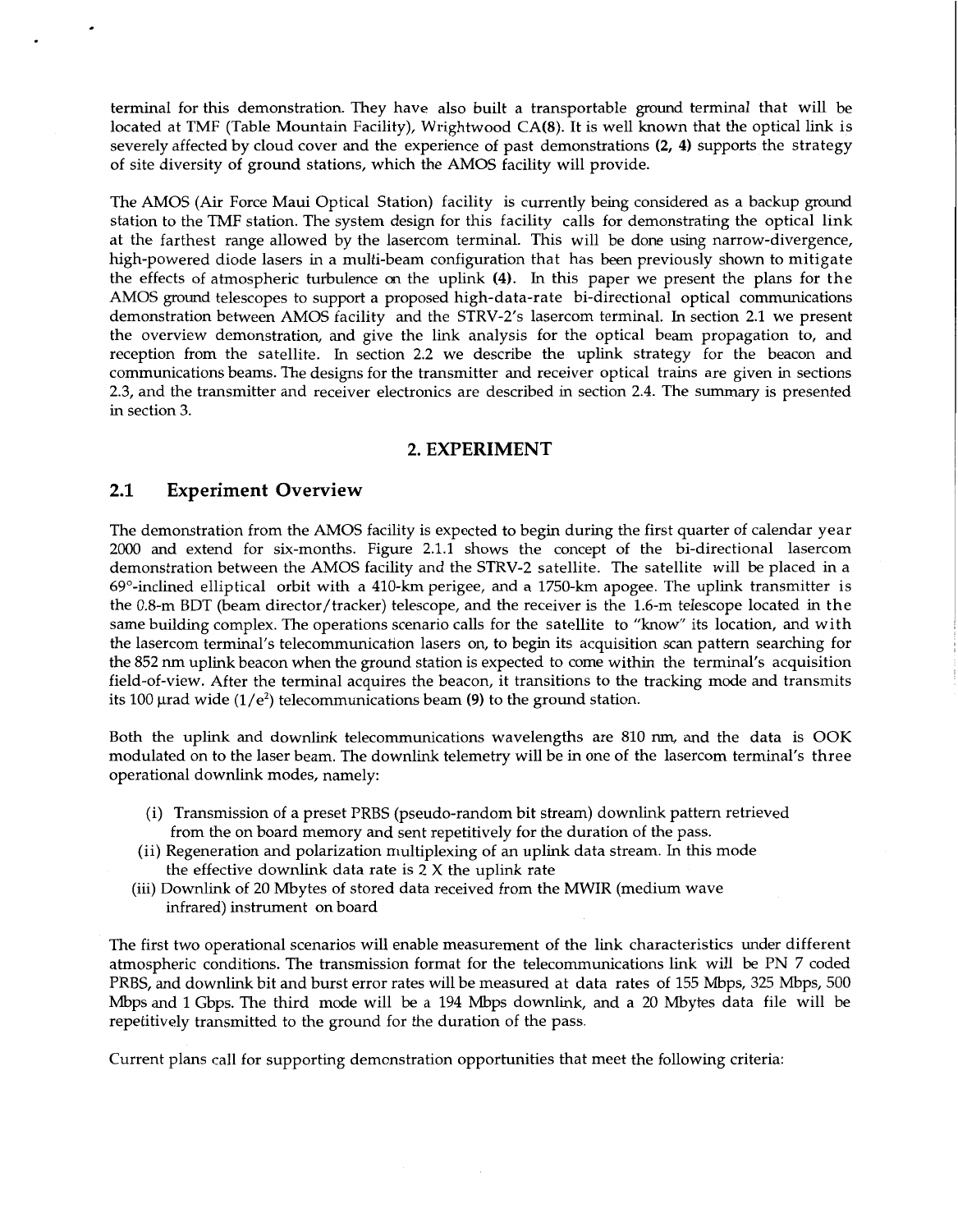- (i) The satellite must be at greater than 30" elevation. This restriction is due to the BDT dome **(9).**
- (ii) The satellite will be sunlit to facilitate acquisition by the ground station.<br>(iii) The demonstration period for any pass must be longer than five minutes.
	- The demonstration period for any pass must be longer than five minutes.

The basic operations scenario is as follows:

- 1. **A** high-accuracy satellite ephemeris file is delivered to AMOS where it is converted into separate telescope-pointing files for the transmitter and receiver telescopes.
- *2.*  The sunlit satellite is first acquired in the field-of-view of the receiver telescope when it is at about 10° elevation. The transmitter telescope is set to track the satellite even while its field-ofview is obscured by the dome.
- *3.*  The receiver telescope tracks the satellite, and when the satellite is boresighted time-tagged encoder position readings are processed by the Kalman filter. This reduces the uncertainty in the satellite's predicted position.
- 4. The transmitter telescope visually acquires the satellite when the its raises above 30° elevation.  $\,$
- 5. The transmitter telescope tracks the satellite. When the satellite is boresighted, time-tagged readings of the encoder positions are processed by the Kalman filter.
- *6.*  The transmitter telescope pointing direction is offset by the point-ahead angle. This can be as much as 20 urad to 50 urad over the expected link ranges

Initially, the uplink telescope will also track the satellite using a telescope-pointing file generated from the satellite ephemeris file. However, once the satellite raises above  $30^{\circ}$  elevation and can be visually tracked by the BDT telescope, the pointing file will be similarly modified using the Kalman filter approach. The telescope-pointing file will then be further modified by adding the slowlyvarying point-ahead-angle correction. Once acquired and tracked twenty beams will be uplinked to the satellite. Four of these are wide divergence beacon beams that add incoherently in the far field, and sixteen are the narrower divergence telecommunications beams.



Figure 2.1.1: Bi-directional lasercom demonstration between the STRV-2 satellite and AMOS using the 0.8-m BDT telescope for beacon and telecommunications uplink and the 1.6-m telescope for downlink reception.

## **2.2 Analysis**

The downlink analysis from the lasercom terminal to the 1.6-m receiver in Table 2.2.1 shows that at the 3000-km range, the link margin is substantial, 14 dB. The downlink beam width and transmitted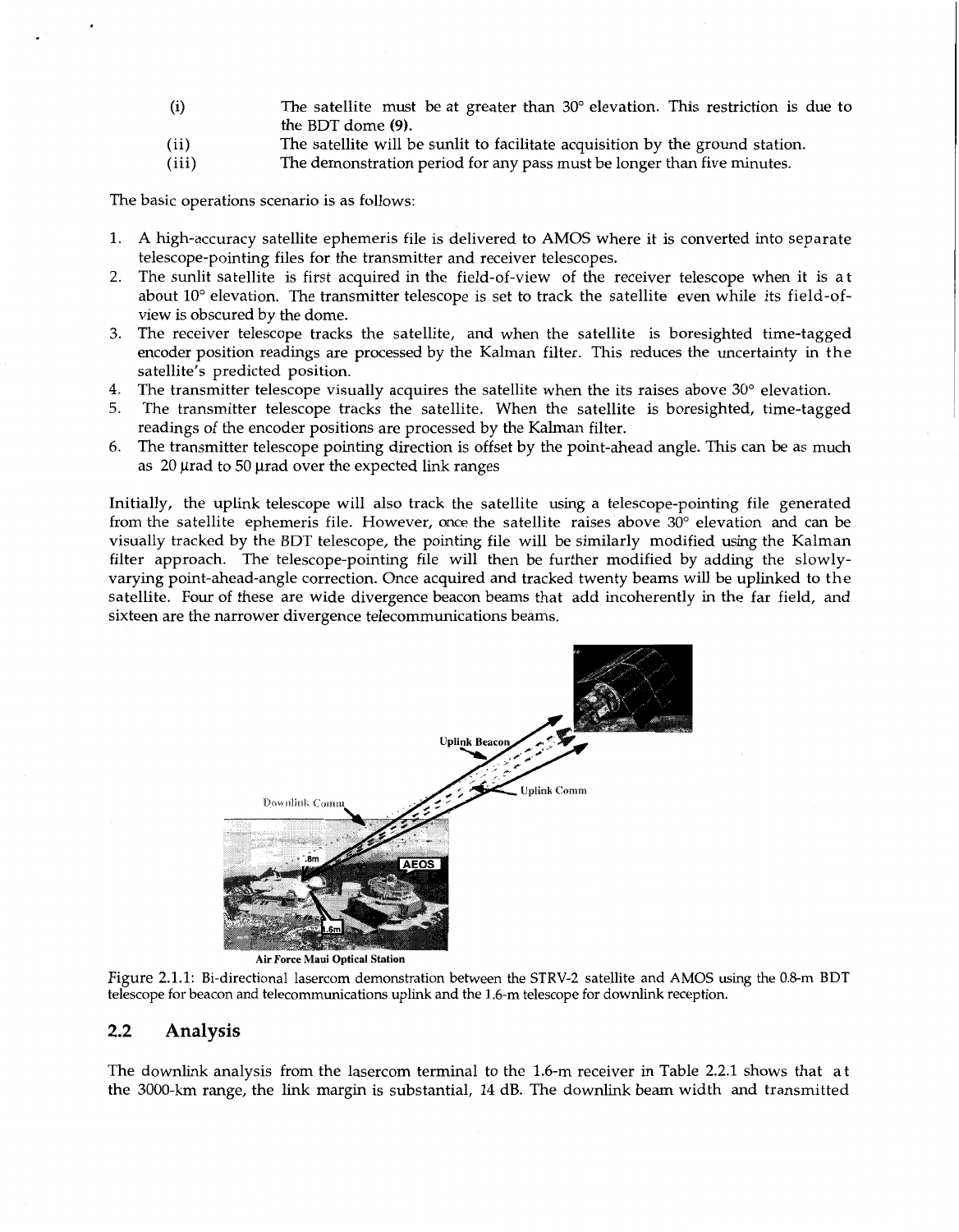optical power for the four left-hand/ right-hand circular polarized (LHCP/RHCP) lasers were based *on* the measured performance of the lasercom terminal **(10).** The transmission of the receiver optical train was based *on* the published telescope transmission **(9)** and *on* the estimated losses of the components shown in Figure 2.3.2.1.

Table 2.2.1: Analvsis for downlink transmission from STRV-2 lasercom terminal to the 1.6-m AMOS receiving telescope **STRV-2 TO AMOS** 

| STRV-Z TO AMUS          |               |                          |                   |             |         |
|-------------------------|---------------|--------------------------|-------------------|-------------|---------|
|                         |               | Link St mmary            |                   |             |         |
| Link Range              | 3.00E+03 km   |                          |                   |             |         |
| Data rate               | 5.00E+05 kbps |                          | On-Off<br>Keying  |             |         |
| Coded BER               | 1.00E-06      |                          | No<br>Coding      |             |         |
| Transmit power          |               | 0.14 W average           | 280.00 mW (peak)  | 24.47       | dВ      |
|                         |               |                          |                   |             | m       |
| Transmit losses         | 100.0         | % transmission           |                   | 0.00        | dB      |
| Transmitter gain        |               | 101.5 urad beamwidth     |                   | 93.25 dB    |         |
| Pointing losses         |               |                          |                   | $-0.97$ dB  |         |
| Space loss              |               |                          |                   | -273.36 dB  |         |
| Atmospheric losses      | 52.1          | % transmission           |                   | $-2.83$ dB  |         |
| Receiver gain           |               | 1.60 m aperture diameter |                   | 135.71 dB   |         |
| Receiver optics losses  | 16.9          | % transmission           |                   | $-7.73$ dB  |         |
| Received signal         |               | 5.83E+03 photons/pulse   | 0.72 uW (peak)    | $-31.45$ dB |         |
| Background signal level | 1.10E+01      | photons/slot             | $1.35 \text{ nW}$ |             | m       |
| Required signal level   | 2.20E+02      | photons/pulse            | 26.94 nW (peak)   | $-45.70$    | dΒ<br>m |
| Link Margin             |               |                          |                   | 14.24       | dΒ      |

Figure 2.2.1 shows the measured BERs as a function of irradiance *on* the primary telescope for RHCP and LHCP incident *on* the lasercom terminal receiver. *Our* preliminary estimate of the uplink optical train transmission is 33%. With these losses, we calculate that at the 3300 km range 16 lasers emitting 1.17 W of optical power will provide the approximately 1 nW/sq.cm irradiance required to support BERs of 1E-6 and 1E-3 at data rates of 325 Mbps and 500 Mbps, respectively.



Figure 2.2.1: BER vs. incident irradiance for LHCP and RHCP at the input aperture to the lasercom terminal.

The required beacon uplink power was based *on* the measured camera response characteristic shown in Figure 2.2.2. In these calculations, we have baselined the smaller 3.8-cm diameter camera as the primary tracker and assumed a gain setting of *"0"* in the CCD electronics circuitry. The four beacon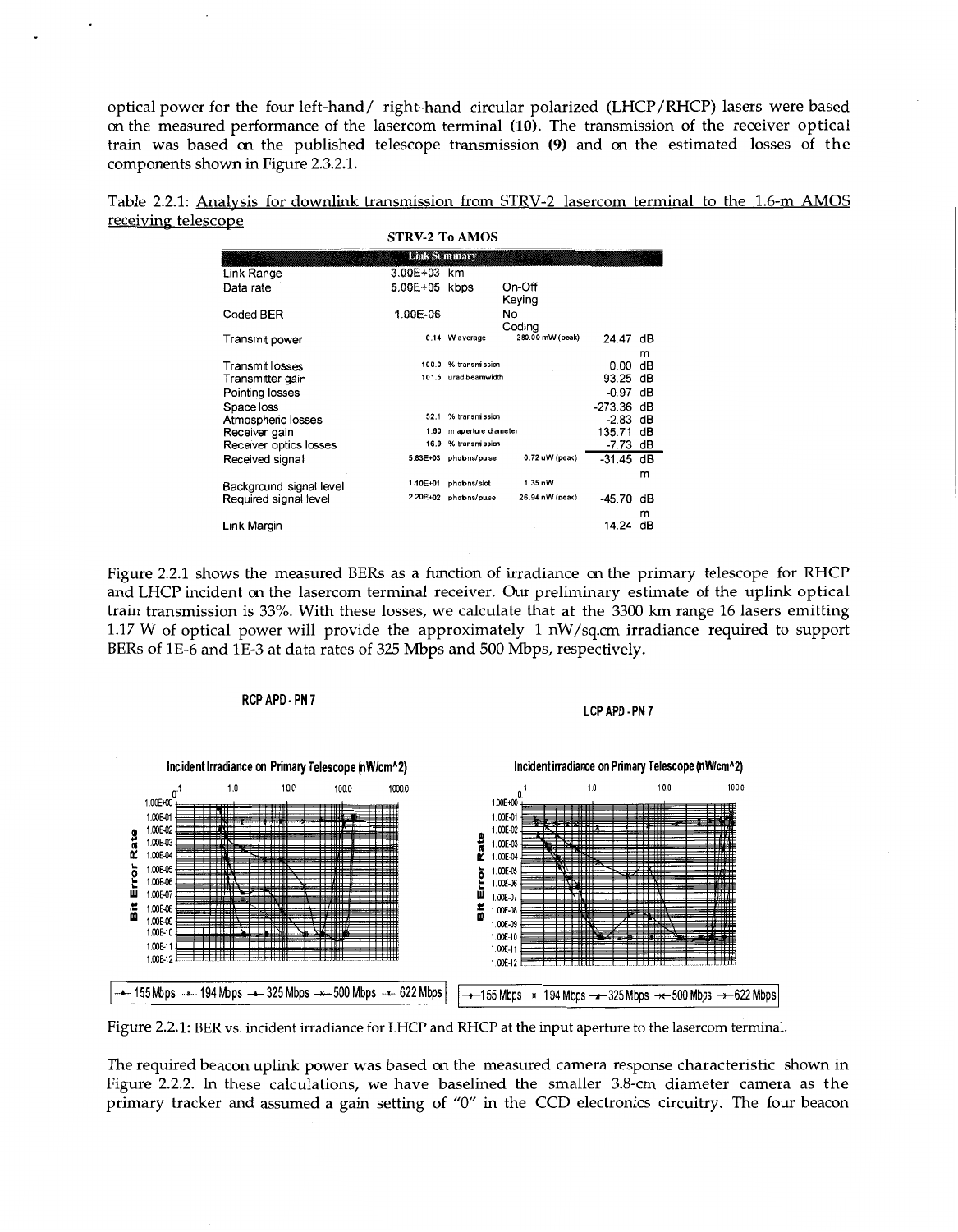lasers transmitted through the BDT telescope will provide approximately 240 pW/sq. *cm* at 3300 km range. This is approximately a 5-dB margin above the 80 pW/ sq. cm baseline.



Figure 2.2.2: Shows the secondary camera **(3.8** cm-diameter) response as a function of incident irradiance for three gain settings.

## **2.3 Optical Design**

The design of the transmitter and receiver optical trains are described in the following two subsections. The BDT and 1.6-m telescope prescriptions provided by AMOS. These data along with the data *on* the performance of commercial-off-the-shelf optical components ( e.g. laser diodes, lenses etc.) were used in the Code-V optical design program to generate the transmitter and receiver optical performances given in this paper.

## **2.3.1 Transmitter Optical Train**

**A** schematic of the transmitter optical train preliminary design is shown in Figure 2.3.1.1. The approach uses a multi-beam uplink strategy with sixteen 810 nm communications lasers non-coherently combined in the far field to mitigate the effects of atmospheric scintillation. The lasers are mounted in a circular plate arranged in four groups of four at coude *so* that, at the BDT's primary mirror, the lasers within each subgroup are separated by approximately 11-cm and by about 22 cm between subgroups. The divergence of the lasers from the BDT telescope is nominally  $65 \mu$ rad.

Each laser transmitter consists of a Spectra Diode Labs (San Jose, CA) model SDL5421 laser that is mated to an anamorphic microlens, to circularize the beam, by Blue Sky Research (San Jose, CA). The peak output power from these lasers is 150 mW, and they can be operated over a range of modulation formats from cw with 150 mW average power output, to 1 GHz and 50% duty cycle with 75 mW average power.

Four 852-nm lasers are interspersed with the communications lasers at 90" intervals *on* the laser mounting plate at coude shown in Figure 2.3.1.2. These lasers have a divergence of 94 µrad and serve as a beacon for the lasercom terminal to acquire and track the ground station. They are wavelengthstabilized and will support acquisition and tracking using either the lasercom terminal's 13.7-cm diameter primary camera with its 0.01 nm wide atomic line filter or the 3.8 -cm diameter secondary camera with the 4 nm wide interference filter. Here, the effects of atmospheric scintillation are mitigated by a combination of a multi-beam uplink and spatial separation (50-cm) of the beams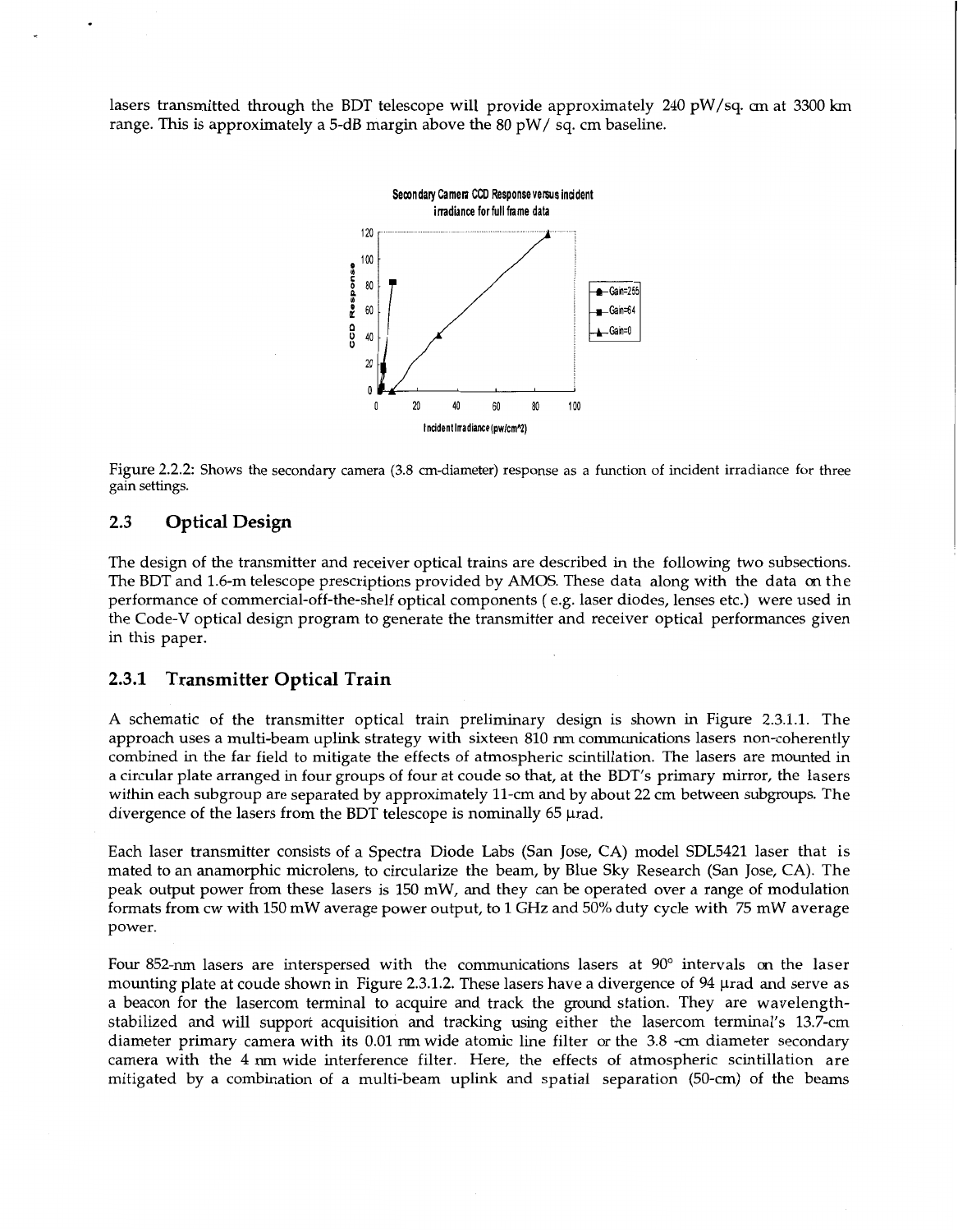

separation on the 80-cm BDT primary mirror by greater than the coherence cell size, r<sub>o</sub>, of the atmosphere.

Figure 2.3.1.1: Schematic of the ground transmitter optical train shows the multi-beam design. Twenty laser beams are coupled through the coude path of the BDT telescope. The sixteen 810 nm communications laser beams diverge from the telescope at 65 µrad. The four 852-nm beacon lasers have a divergence of 94 µrad.



Figure 2.3.1.2: Schematic showing four beacon and sixteen communications lasers on mounting plate.

To point the uplink beam, the sunlit spacecraft is visually acquired and tracked using a tracking telescope and the 1 milliradian field-of view CCD camera in the BDT coude path as shown in Figure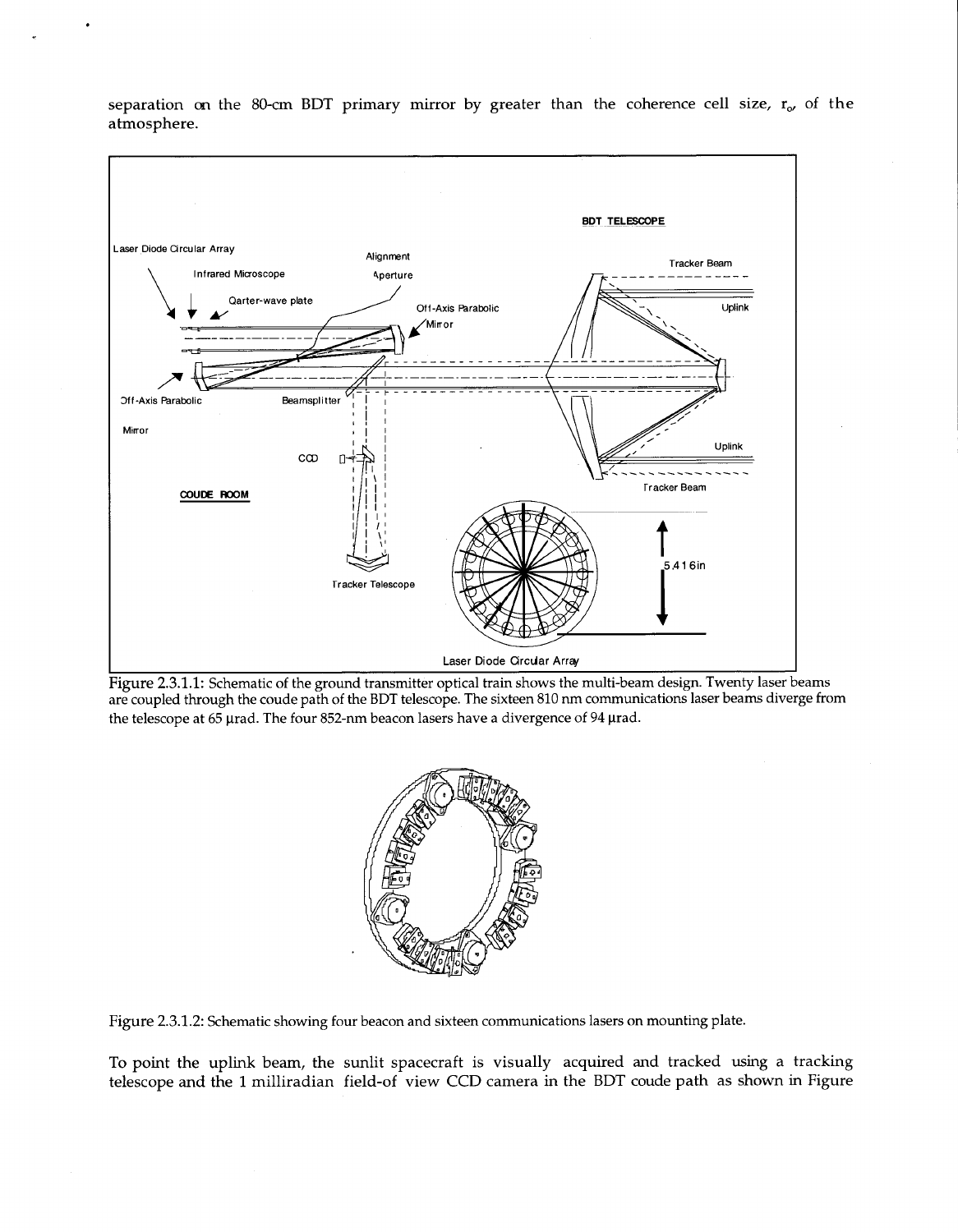2.3.1.1. The large field-of-view at the transmitter allows the satellite to remain visible within the field even after the ephemeris file is adjusted for the large  $50 \mu$ rad point-ahead angle.

#### **2.3.2 Receiver Optical Train**

Figure 2.3.2.1 is a schematic of the downlink receiver optical train. The receiver electronics are described in detail in Section 2.4. The RHCP and LHCP 810 nm lasercom downlink signals received at the 1.6-m telescope are first collimated and are then reflected from a dichroic filter that reflects the near-IR and transmits wavelengths shorter than 750 nm. The reflected light is then made incident *on* a 10-nm wide interference filter to reject any IR background radiation from the sky. A zeroth order quarter-wave plate is then used to convert the two orthogonal circular polarizations into two orthogonal linear polarization states. A high extinction ratio polarizing beamsplitter then spatially separates the two linearly polarized beams that are then focused onto two high speed large area  $(-150$ micron diameter) silicon APD (avalanche photodiode) detectors. A field stop further suppresses the light from the sky background by limiting the APD's field-of-view to 60 µrad, enough to accommodate flexure of the optical bench and to a lesser extent atmospheric seeing effects.



Figure 2.3.2.1: Schematic of the ground receiver optical train shows the beam paths for the two polarization states (RHCP and LHCP) downlinked from the satellite. The optical train components are assembled and aligned on a<br>preadboard and hard mounted to the rear blanchard of the 1.6-m telescope. The diagram also shows the CCD beam path for tracking the sunlit satellite.

The tracking camera at the receiver operates in the video format and has a 1.5 arc-minute field-ofview. The design calls for camera sensitivity to detect stars down to  $13<sup>th</sup>$  visual magnitude.

## **2.4 Transmitter and Receiver Electronics Design**

**A** schematic of the data generation and receive systems for the ground terminal is shown in Figure 2.4.1. The transmitter system will be integrated with the 0.8 m BDT telescope and the receiver system the 1.6 m tracking telescope. A Tektronix GigaBERT1400 variable rate PRBS (pseudo-random bit stream) generator capable of generating data at up to 1.4 Gbps will be used a the transmitter facility to demonstrate the regeneration of an uplinked data stream. The transmitter will generate a PN 7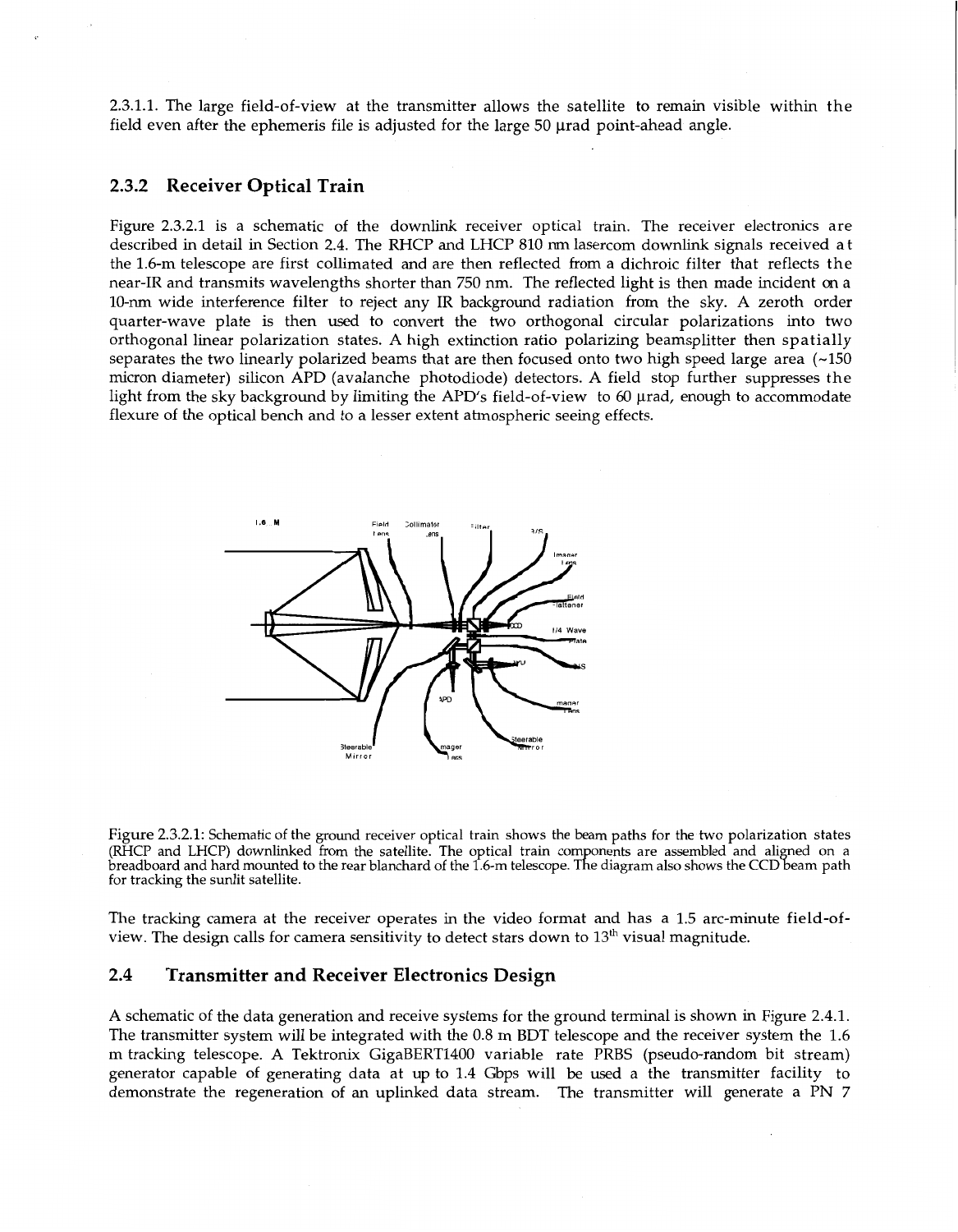formatted PRBS data stream at data rates of 155, 325 and 500 Mbps. It will be programmed to provide the required ECL (emitter coupled logic) voltages up to a maximum 2 V amplitude.

The GigaBERT output will be coupled into a 16 channel cross-point switch to replicate the data stream across the 16 lasers. The switch is a  $1 \times 16$  fanned out and de-skewed chip, Vitesse model 6250 with tunable phase delays to ensure that the 16 communication lasers are OOK modulated in-phase. Each diode will be powered by a voltage supply with bias and current-level adjustment circuitry. The ECL output signal from the switch will be coupled to a Hytek high-speed current driver, HY6110, that will modulate the 200 mA of current to the laser. The output of the HY6110 is then fed through a 50-ohm coax transmission line to the laser diode.

To evaluate the link performance, we will measure the bit error rate (BER) using the data streams described in section 2.1. The downlinked RHCP and the LHCP optical beams detected by the high bandwidth (450 MHz) Si APD detectors are amplified in the detector module that, in addition to the APD consists of a transimpedance amplifier. The output of this module goes to a high bandwidthlimiting amplifier to ensure optimal signal strength at the Uniphase model BCP510 clock and data recovery (CDR) unit. With an input signal of 5 mV to 500 mV, this CDR unit can recover data in several different formats automatically at rates from 50 Mbps to 2.5 Gbps. The recovered data output by the CDR unit is transmitted to the model GigaBERT1400Rx receiver that measures the BER at 1 Hz. The BER measurements are time tagged and stored *on* the computer (PC) for future analysis of the BER vs. received power as measured by the APD's DC output channel. These data can provide statistics on the bit and burst error rates of the link. Analysis of the eye diagrams of the data stream will also be done using a 1 Gsample/s sampling oscilloscope. This will be most useful if the jitter *on* the data stream



**and the receiver electronics for recovering the two polarization states of the satellite downlink.** 

#### **3. SUMMARY**

We have described the plans for using the AMOS BDT and 1,6-m telescopes to support the lasercom demonstration with the STRV-2 satellite. The ground stations have been designed to transmit up to 500 Mbps to the satellite and to detect up to a 1 Gbps downlink data stream. The optical and electronic designs of the transmitter and receiver systems have been described in detail along with an overview of the planned operational scenario. The satellite is scheduled for launch in the last quarter of 1999, with operations beginning during the first quarter of year 2000,